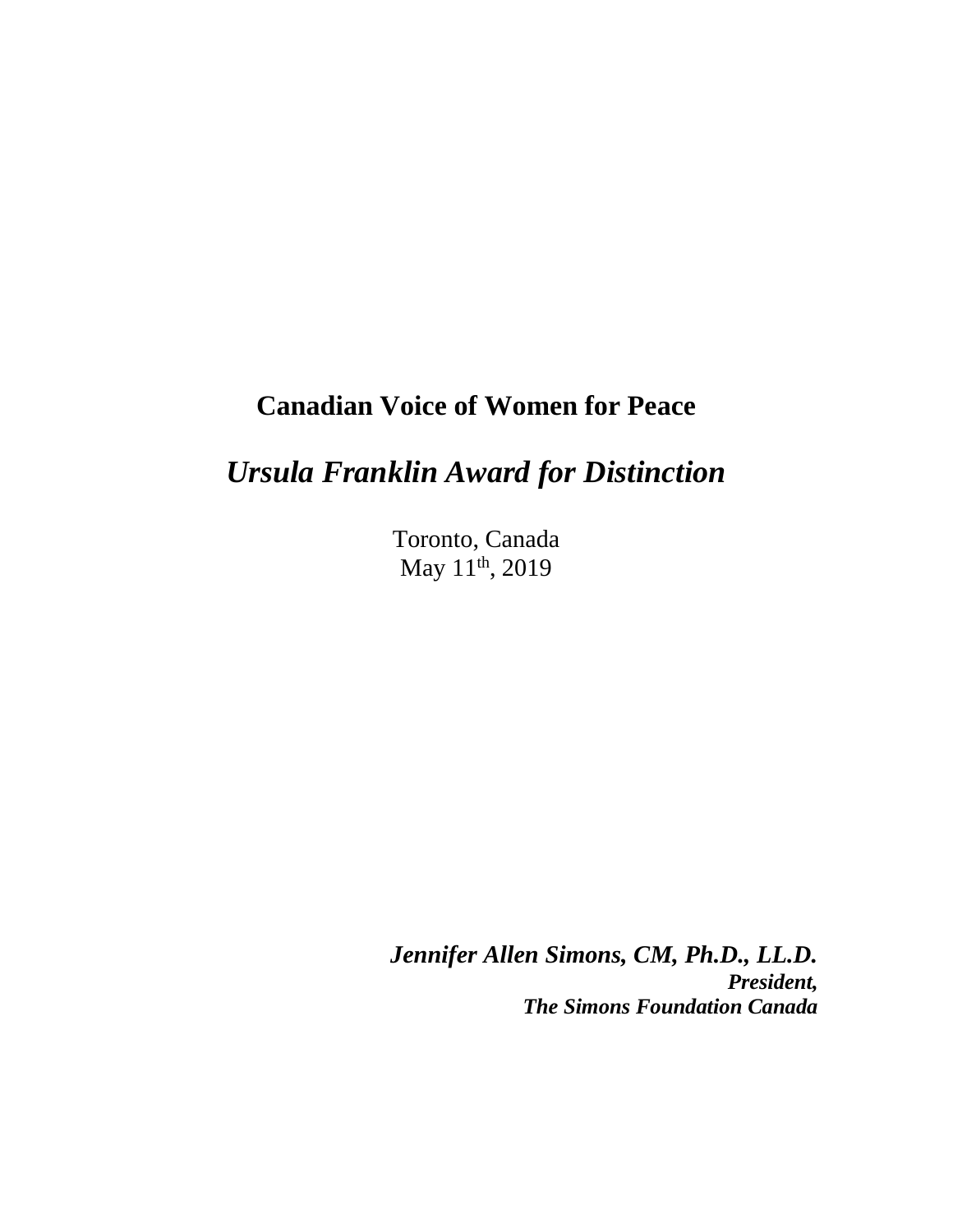## Thank you!

I am deeply honoured to have been invited by the Canadian Voice of Women for Peace to receive the Ursula Franklin Award for Distinction. Ursula Franklin is a shining exemplar of all the values that I hold dear.

It was a pleasure to listen to you, Monica, speaking about your mother, Ursula – a woman who epitomizes the highest attributes of womankind.

Setsuko, I am so pleased to follow you as recipient of this Award. I hold you in high regard for your lifelong contribution to nuclear disarmament. You witnessed the devastation caused by the atomic bomb, the deaths, illnesses and suffering it caused and have spent your life warning of its horrific consequences.

To receive this Award at a Mother's Day Event is very important to me, because it was as a mother that I began my life's work. In the early 1980s, I was in Graduate School and my daughter was having nightmares about nuclear war. I decided, instantly, that it was my responsibility as a mother to protect her, to protect all children, and to do what I could to save humanity from the catastrophic consequences of a nuclear war.

So I established The Simons Foundation – a working and granting organization – with a focus on disarmament education - primarily nuclear disarmament - on human rights, international law, education for peace and global co-operation - with a specific mandate to work against the negative effects of technology, because I discovered that science and technological *citizenship* – that is *ethics-based science* - was not the subject of discussion or reflection in most Universities.

I was concerned about this *absence of thought* on the *negative effects* of science and technology; and concerned because many scientific and technological developments are exceedingly inhumane and work *against* life - instead of *for* life.

The first grant was for a Doctoral Scholarship for Women entering Physics because I believed that a woman would conduct life-enhancing research – be a Madame Curie seeking healthful cures from atomic research rather than an Edmund Teller, the so-called father of the immensely destructive hydrogen bomb.

Ursula Franklin – whom I did not meet until the mid-1990s – would have been the physicist ideal I had in mind.

Dr. Margaret Fulton – a mutual friend – decided I should meet Dr. Franklin because of the similarities of our influences – Lewis Mumford was the major one; because of our work for peace; and because of our common interest in women and technology which we believed would lead to a changed, and better world.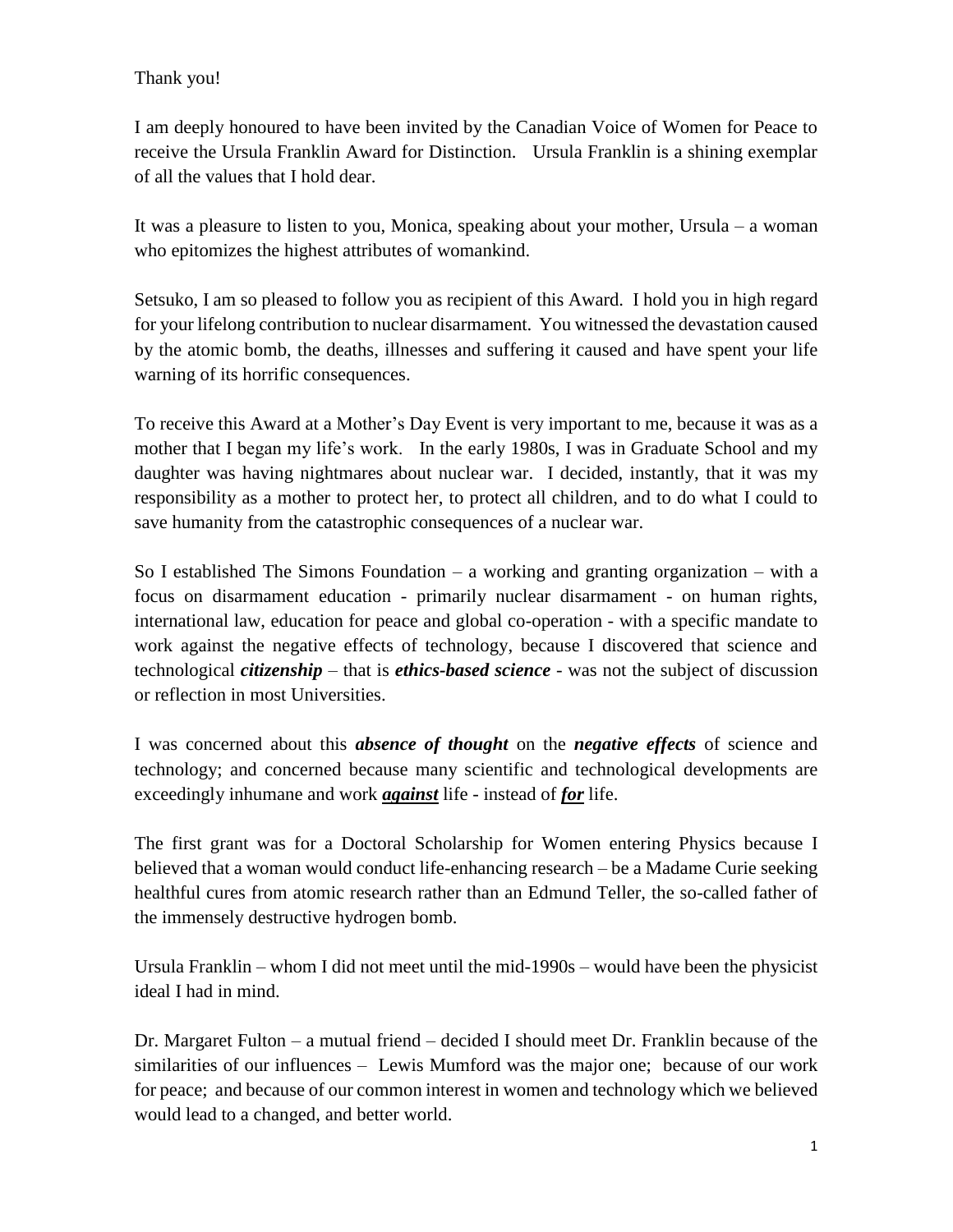Dr. Franklin dedicated a whole morning of her time to me at Massey College, and presented me with a copy of her Massey Lectures, *The Real World of Technology.* If I had met her earlier in my life, she would have been my mentor. As it was, I found this small incredible woman awe-inspiring!

I am most appreciative to be receiving this Award from the Canadian Voice of Women for Peace – a women's organization. I have never viewed myself as a feminist. And this invitation caused me to look back on my thirty-four years of activist and philanthropic work. And I realize that I have always believed that women have a different mindset, a different understanding as to what is important in life; that we women inhabit a different moral climate. And much of my activity has been based in this premise.

Besides the doctoral funds for a woman entering physics, I endowed a fund at École Polytechnique for women entering engineering following the 1989 mass murder of women engineering students, in order to encourage them to continue to study in this predominantly male profession. I also endowed a second fund for Women entering Engineering at the University of British Columbia. And in several Universities, I established Endowments for women entering technology and trade programmes.

As well, I made several endowments for single mothers who, I discovered, often live in the direst poverty and suffer from the most exhausting schedules in order to pursue their studies.

For the past six years I have been participating in the Munich Security Conferences. A year ago, I found it very disturbing that the five women Defence Ministers there represented countries, all of which had war-fighting policies and postures; and all possessed nuclear weapons or were allies under the NATO nuclear umbrella. It also disturbs me that the current head of the CIA - a woman - Gina Haspel, oversaw rendition and torture and even filmed torture.

This threatened my theory that women are peacemakers, that women's natural frame of reference was the nurture and protection of humanity. I realized that in business and politics, for women of my generation to rise to the top of their profession, it was essential that they adopt the attitudes, the way of thinking, the outlook, of men. This does not exonerate them in my mind, though.

Several years ago, I was invited to participate in the Iceland-initiated Women's Political Leaders Global Forums. I accepted the invitation with the rider that my interest was in educating the women in the critical issues facing humanity today.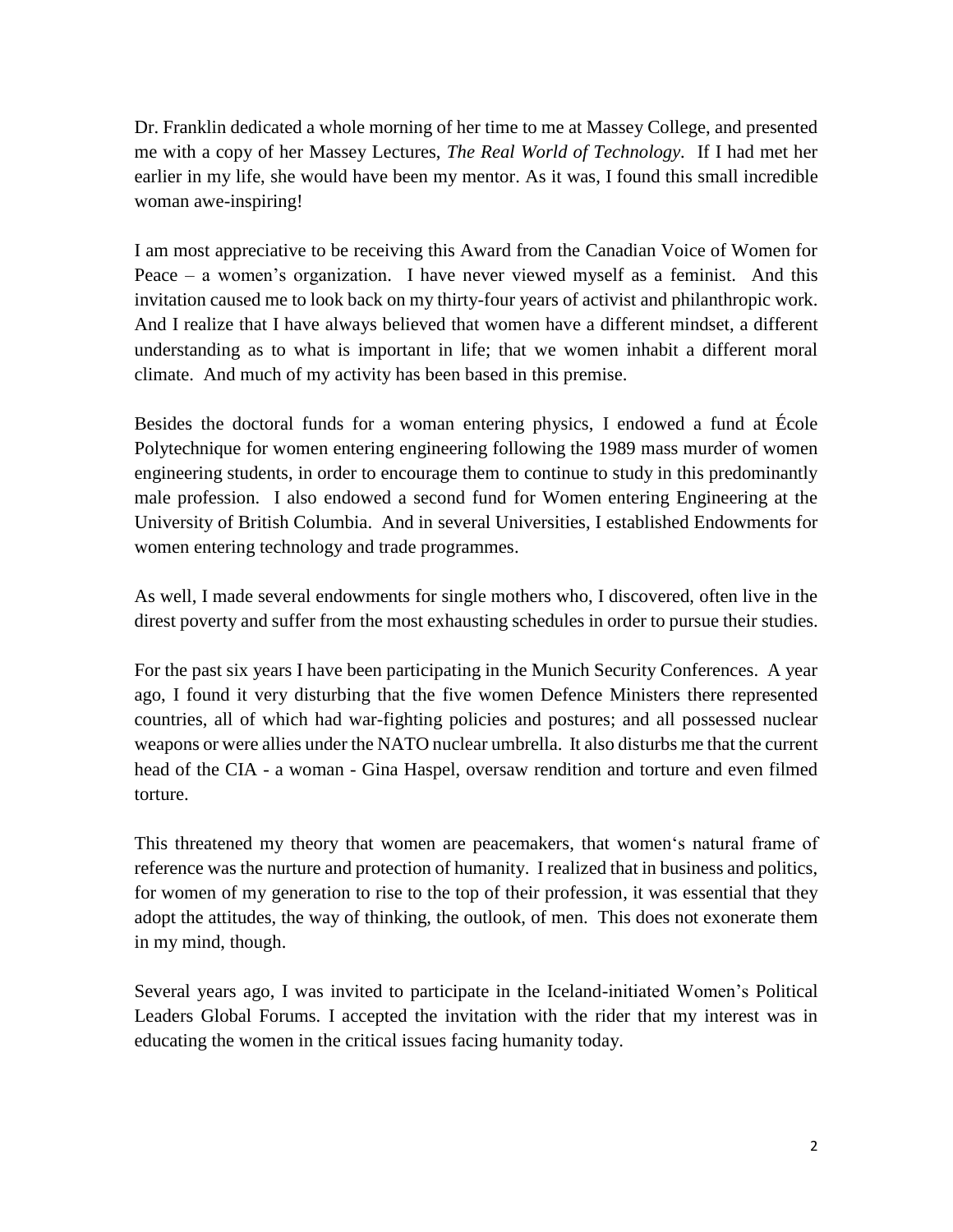My experience in these Forums in Reykjavik is that women leaders are primarily engaged in picking up the pieces, dealing with the aftermath of wars, of violence. They lead in *ameliorating* the conditions. They are *leaders in peace-making and healing.* Women, have *rarely* been in the halls of power *with the ability to make the decisions on whether or not to develop weapons, to use weapons, to go to war.* And to date, they are still not in positions to prevent these negative outcomes.

The new global imperative on improving gender balance will slowly change the current situation as women, with principles and practices, and concern for humanity, will at some point transform the political landscape in order to make a better world. And hopefully, we will have stateswomen/statesmen governing our countries. We are fortunate in Canada to have two such fine women in Parliament, who epitomize these values - Jody Wilson-Raybould and Dr. Jane Philpott. And I wish them every success in furthering an enlightened ethical future for Canada.

My own specific area of focus is nuclear disarmament. Women have been in the forefront of nuclear disarmament as activists rejecting weapons of mass destruction. The St Louis Baby Teeth Survey in the 1960s – in which Ursula Franklin participated – is a prime example and resulted in the achievement of the Partial Test Ban Treaty – the end of atmospheric, space and underwater detonations.

But women – for the most part - have been confined to the barricades. A Graduate Student recently undertook research into women's role in disarmament. She learned from her research that women have not played a large part in disarmament negotiations, yet when they have participated in multilateral disarmament work, the negotiations have been more effective.

The challenge we women face is to continue to reject war and threats of war – to create the conditions conducive to diplomacy, dialogue, to further peace and global cooperation; and particularly in my field – to foster a return to disarmament negotiations, in order to reduce, and eliminate, the threat posed by weapons of mass destruction.

Last week I was at the UN participating in the Nuclear Non-Proliferation Treaty Preparatory Committee meetings. It was quite depressing. The immediate future is bleak for nuclear disarmament.

We are in a crisis situation with - conceivably - the most dire consequences for humanity – in a situation "potentially more dangerous than at any point during the Cold War."<sup>1</sup>

 $\overline{a}$ 

<sup>1</sup> Wolfgang Ishinger, *Epochal breaks", The Security Times,* February 2019